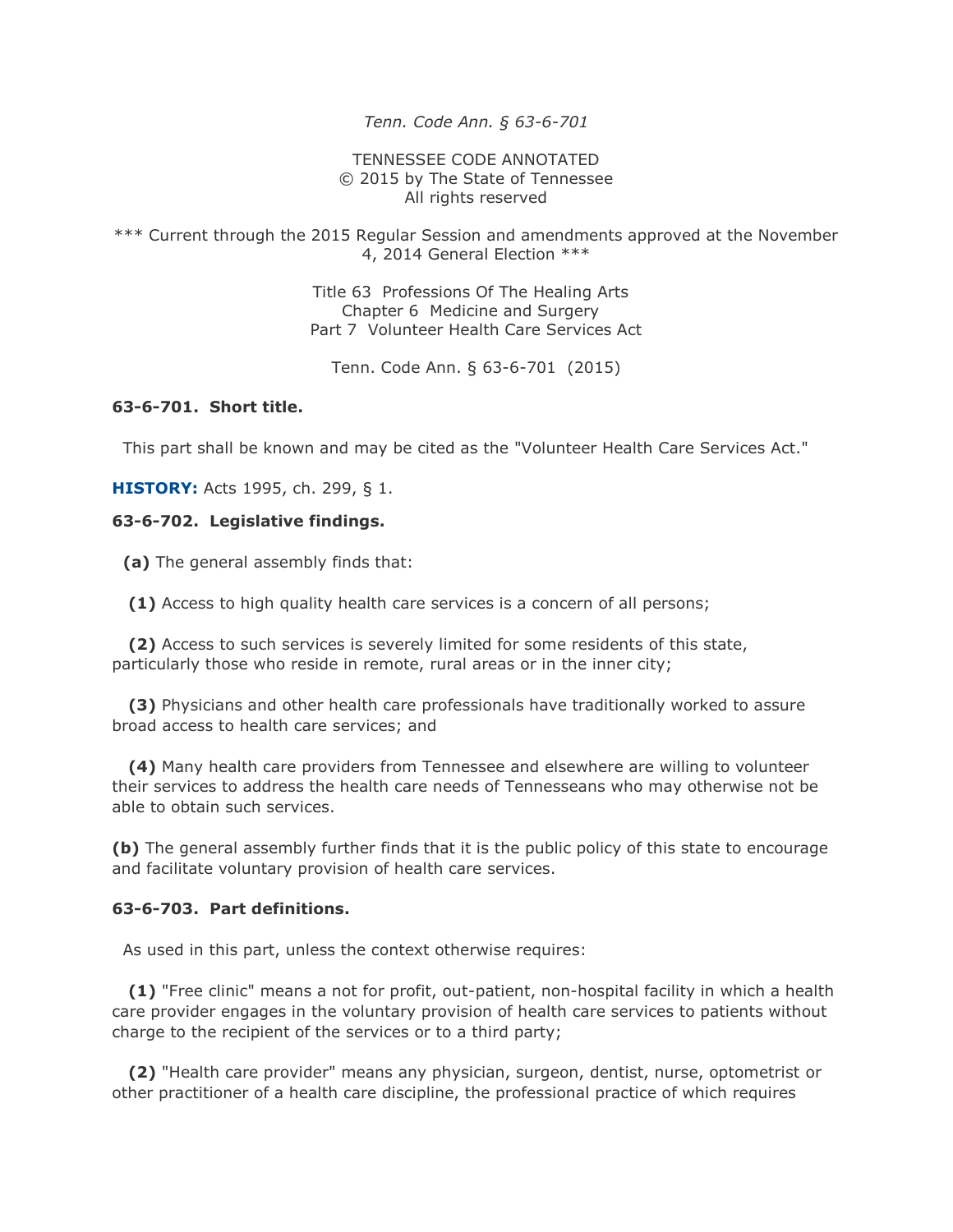licensure or certification under the provisions of this title or under a comparable provision of law of another state, territory, district or possession of the United States;

 **(3)** "Licensed health care provider" means any health care provider holding a current license or certificate issued under:

**(A)** This title; or

 **(B)** A comparable provision of the law of another state, territory, district or possession of the United States;

 **(4)** "Regularly practice" means to practice for more than sixty (60) days within any ninety-day period;

 **(5)** "Sponsoring organization" means any organization that organizes or arranges for the voluntary provision of health care services and that registers with the department of health as a sponsoring organization in accordance with § 63-6-706 and charges recipients based on one (1) of the following criteria:

**(A)** On a sliding scale according to income;

**(B)** A fee at the time of service of no more than fifty dollars (\$50.00); or

**(C)** No fee to the recipient; and

 **(6)** "Voluntary provision of health care services" means the providing of professional health care services by the health care provider either without charge to the recipient of the services or to a third party, or recipients are charged on a sliding scale according to income. Nothing shall preclude a health care provider from collecting the charges described in subdivision (5)(B) on behalf of the sponsoring organization as long as the health care provider retains none of the payment and forwards all collections to the sponsoring organization.

**HISTORY:** Acts 1995, ch. 299, § 3; 2009, ch. 581, § 1; 2013, ch. 235, § 1; 2014, ch. 575, § 1; 2014, ch. 615, § 1.

#### **63-6-704. Licensure requirements.**

 **(a)** Notwithstanding any provision of law to the contrary, no additional license or certificate otherwise required under the provisions of this title is necessary for the voluntary provision of health care services by any person who:

**(1)** Is a duly licensed health care provider as defined under § 63-6-703; or

 **(2)** Lawfully practices under an exception to the licensure or certification requirements of any state, territory, district or possession of the United States; provided, that the person does not and will not regularly practice in Tennessee.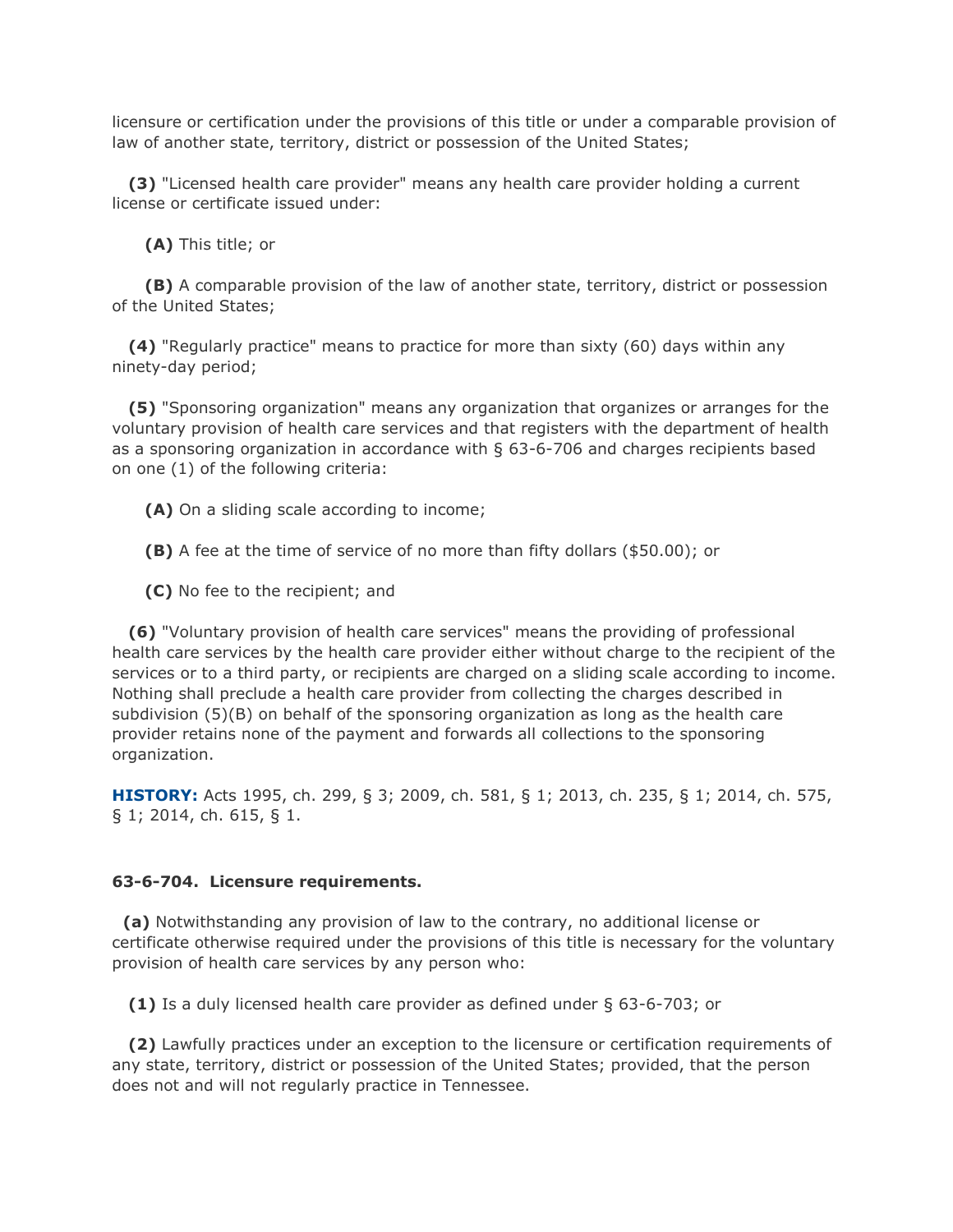**(b)** The provisions of subsection (a) does not apply to any person whose license or certificate is suspended or revoked pursuant to disciplinary proceedings in any jurisdiction. Furthermore, the provisions of subsection (a) do not apply to a licensed health care provider who renders services outside the scope of practice authorized by the provider's licensure, certification or exception to such licensure or certification.

## **63-6-705. Applicability.**

 With regard to a person who voluntarily provides health care services and who is covered by the provisions of § 63-6-704(a), the prohibitions expressed in § 63-6-202, relative to itinerant physicians, shall not apply and all requirements regarding display of a license or certificate shall be satisfied by the presentation for inspection, upon request, of a photocopy of the applicable license, certificate or statement of exemption.

## **63-6-706. Registration requirements -- Revocation.**

 **(a) (1)** Before providing volunteer medical services in this state, a sponsoring organization shall register with the department of health by submitting a registration fee of fifty dollars (\$50.00) and filing a registration form. The fifty-dollar registration fee shall not apply to any sponsoring organization as defined in § 63-6-703 when providing volunteer health care services in cases of natural or man-made disasters. Such registration form shall contain:

**(A)** The name of the sponsoring organization;

 **(B)** The name of principal individual or individuals who are the officers or organizational officials responsible for the operation of the sponsoring organization;

 **(C)** The address, including street, city, zip code and county, of the sponsoring organization's principal office address and the same address information for each principal or official listed in subdivision (a)(1)(B);

 **(D)** Telephone numbers for the principal office of the sponsoring agency and each principal or official listed in subdivision (a)(1)(B); and

**(E)** Such additional information as the department shall require.

 **(2)** Upon any change in the information required under subdivision (a)(1), the sponsoring organization shall notify the department in writing of such change within thirty (30) days of its occurrence.

**(b)** The sponsoring organization shall file a quarterly voluntary services report with the department during the current quarter that lists all licensed health care providers who provided voluntary health care services during the preceding quarter. The sponsoring organization shall maintain on file for five (5) years following the date of service additional information, including the date, place and type of services provided.

**(c)** Each sponsoring organization shall maintain a list of health care providers associated with its provision of voluntary health services. For each such health care provider, the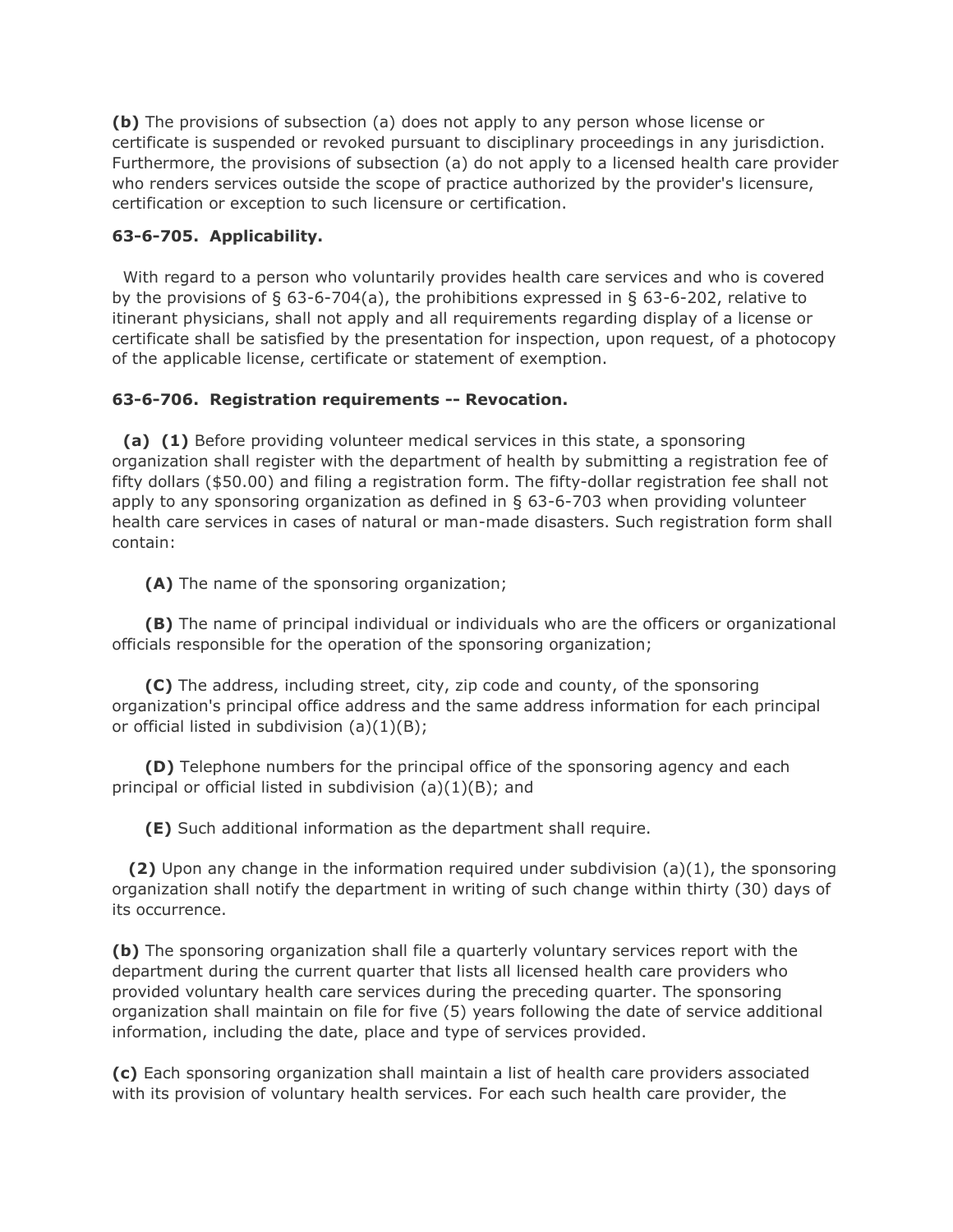organization shall maintain a copy of a current license, certificate or statement of exemption from licensure or certification or, in the event that the health care provider is currently licensed in the state of Tennessee, a copy of the health care provider's license verification obtained from a state-sponsored web site.

**(d)** The sponsoring organization shall maintain such records for a period of at least five (5) years following the provision of health care services and shall furnish such records upon request to any regulatory board established under this title.

**(e)** Compliance with subsections (a) and (b) shall be prima facie evidence that the sponsoring organization has exercised due care in its selection of health care providers.

**(f)** The department may revoke the registration of any sponsoring organization that fails to comply with the requirements of subsections (a)-(e). Any such revocation shall be conducted in accordance with the Uniform Administrative Procedures Act, complied in title 4, chapter 5.

# **63-6-707. Liability insurance coverage.**

 No contract of professional liability insurance covering a health care provider in this state, issued or renewed on or after May 26, 1995, shall exclude coverage to any provider who engages in the voluntary provision of health care services; provided, that the sponsoring organization and the health care provider comply with the requirements of this part.

# **63-6-708. Immunity for voluntary provision of health care services.**

 **(a) (1)** No person who is licensed, certified or authorized by the board of any of the professions of the healing arts, as enumerated in this title, shall be liable for any civil damages for any act or omission resulting from the rendering of such services, unless the act or omission was the result of such person's gross negligence or willful misconduct if the person:

 **(A)** Is engaging in the voluntary provision of health care services within the limits of the person's license, certification or authorization; and

**(B)** The services are delivered to any patient of:

- **(i)** A sponsoring organization; or
- **(ii)** A free clinic.

 **(2)** The volunteer licensee who is providing free care shall not receive compensation of any type, directly or indirectly, or any benefits of any type whatsoever, or any consideration of any nature, from anyone for the free care. Nor shall such services be part of the provider's training or assignment.

 **(3)** The volunteer licensee must be acting within the scope of such license, certification or authority.

**(4)** A health care licensee providing free health care shall not engage in activities at a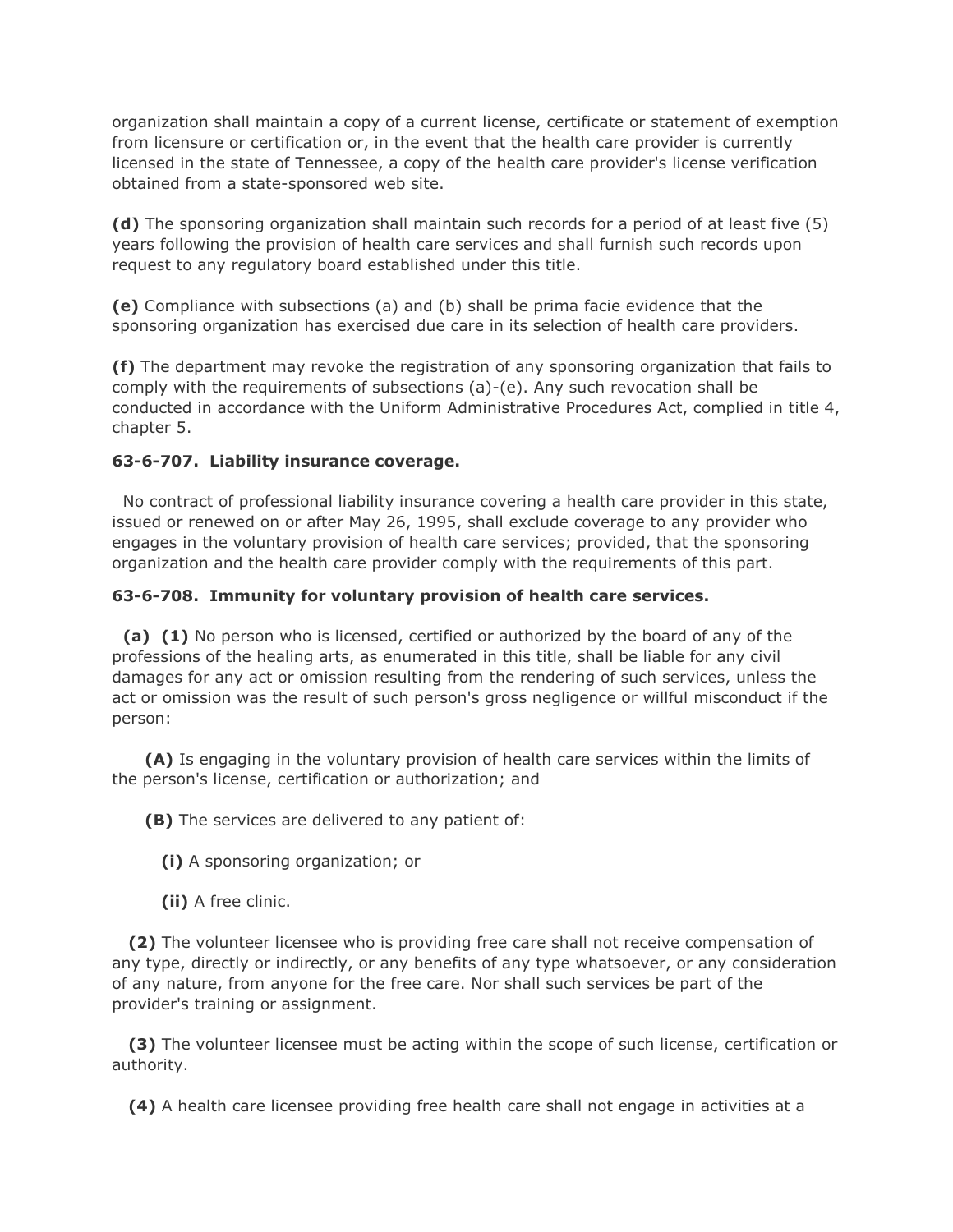clinic or at the health care licensee's office, if the activities are performed on behalf of the sponsoring organization, unless those activities are authorized by the appropriate authorities to be performed at the clinic or office and the clinic or office is in compliance with all applicable rules and regulations.

**(b)** For purposes of this section, any commissioned or contract medical officer or dentist serving on active duty in the United States armed forces and assigned to duty as a practicing, commissioned or contract medical officer or dentist at any military hospital or medical facility owned and operated by the United States government shall be deemed to be licensed pursuant to this part.

## **63-6-709. Liability of volunteer crisis response team member -- Applicability.**

 **(a) (1)** "Crisis intervention" means a session at which crisis response services are rendered by a critical incident stress management team member during or after a crisis or disaster;

 **(2)** "Crisis response services" means consultation, risk assessment, referral and crisis intervention services provided by a critical incident stress management team to individuals affected by crisis or disaster;

 **(3)** "Critical incident stress management team member," referred to also as "team member," means an individual specially trained to provide crisis response services as a member of an organized community or local crisis response team that holds membership in a registered critical incident stress management team;

 **(4)** "Registered team" means a team formally registered with a recognized training agency. For the purposes of this section, a recognized training agency shall include the International Critical Incident Stress Foundation, the National Organization for Victim Assistance, the National Red Cross, the Tennessee Public Safety Network and other such organizations;

 **(5)** "Training session" means a session providing crisis response training by a qualified, trained trainer utilizing the standards established by the accrediting agencies set out in subdivision (a)(4); and

 **(6)** "Volunteer" means a person who serves and receives no remuneration for services except reimbursement for actual expenses.

**(b) (1)** Any volunteer crisis response team member who participates in a crisis intervention shall not be liable in tort for any personal injuries or infliction of emotional distress of any participant to the crisis intervention that is caused by the act or an omission of a crisis response team member during the course of a crisis intervention.

 **(2)** Subdivision (b)(1) shall not apply unless the intervention or training is conducted within generally accepted protocols of a registered team as defined by a nationally recognized accrediting agency.

**(c)** The tort immunity in subsection (b) does not apply if: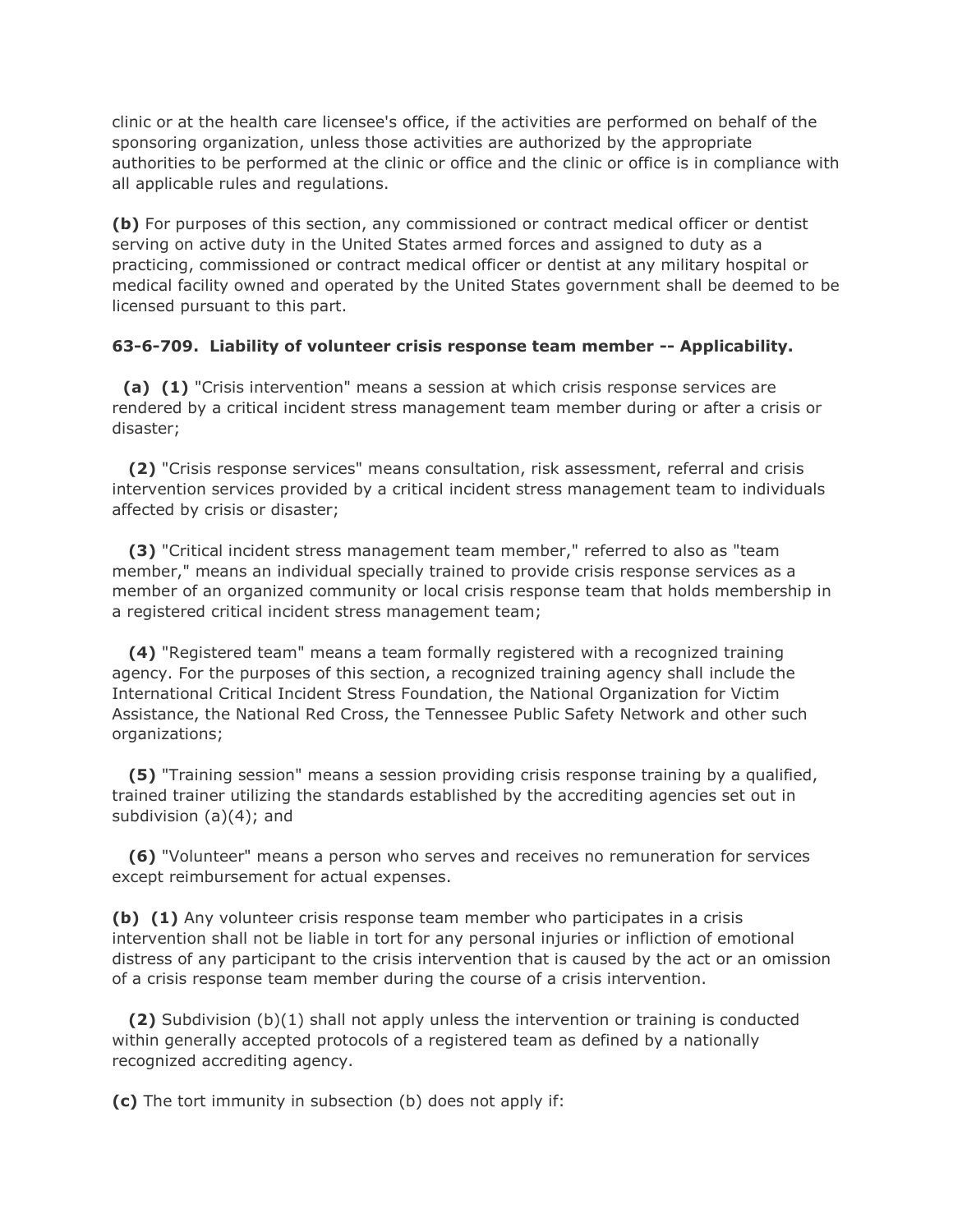**(1)** The team member acted with actual malice or willful intent to injure the subject;

**(2)** The team member acted outside the scope of assigned duties;

**(3)** The team member acted without team coordination and dispatch;

**(4)** The action involved the commission of a crime;

**(5)** The action involved sexual harassment, sexual or physical abuse;

 **(6)** The actions involved any form of moral turpitude or moral misconduct within the normally accepted community standards; or

**(7)** If damages resulted from gross negligence of the team member.

### **63-6-710. Free clinics for veterans -- Use of armory as site.**

 **(a)** This section may be known and cited as the "Kenneth Harry-Hill Tennessee Veterans Health Care Act of 2015." This section may also be known as the "Mission Tennessee for Veterans Program."

**(b)** In addition to any other health care authorized by this part, a licensed healthcare provider who is a member of the national guard in this state, under title 58, chapter 1, part 2, may provide healthcare services to veterans and other persons who lack health insurance at a free clinic operated on the site of an armory, as defined in § 58-1-507. The free clinic is authorized to provide limited primary health care, but not emergency care or urgent care services. Healthcare providers rendering services under this subsection (b) shall be deemed to be engaging in the voluntary provision of healthcare services under this part.

**(c) (1)** The military department is authorized to permit the use of an armory as a site of a free clinic on a temporary basis.

 **(2)** The military department is also authorized to permit members of the national guard who are licensed healthcare providers in this state to volunteer at free clinics operated at an armory under this section.

 **(3)** The military department is authorized to accept donations of medical supplies and services to assist the operation of a free clinic at an armory under this section.

**(d)** A free clinic operating under this section is authorized to participate in appropriate networks and public information activities in order to facilitate access to free healthcare services by veterans.

**(e)** The commissioner of health is authorized to promulgate rules to effectuate the purposes of this section. The rules shall be promulgated in accordance with the Uniform Administrative Procedures Act, compiled in title 4, chapter 5.